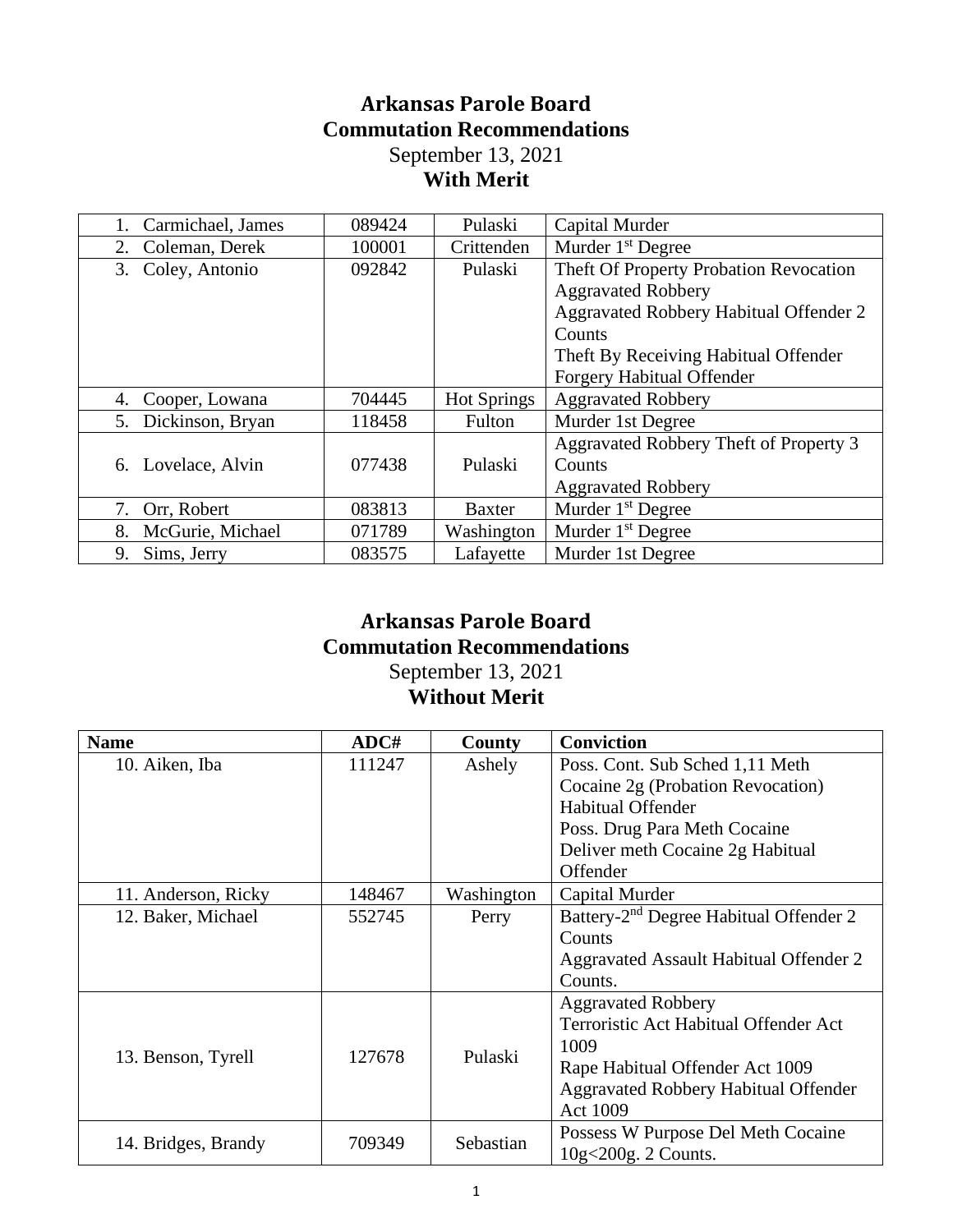|                        |        |                     | Poss. Drug Paraph Man Meth 2 Counts.                                                                                                                                                                                                                                                                                                                                                                                                                                                                                                                                                                |
|------------------------|--------|---------------------|-----------------------------------------------------------------------------------------------------------------------------------------------------------------------------------------------------------------------------------------------------------------------------------------------------------------------------------------------------------------------------------------------------------------------------------------------------------------------------------------------------------------------------------------------------------------------------------------------------|
|                        |        |                     | Poss. Drug Paraph Meth Cocaine.                                                                                                                                                                                                                                                                                                                                                                                                                                                                                                                                                                     |
| 15. Broyles, Richard   | 078039 | <b>Little River</b> | Murder 1 <sup>st</sup> Degree                                                                                                                                                                                                                                                                                                                                                                                                                                                                                                                                                                       |
| 16. Childers, Anna     | 712009 | Garland<br>Grant    | Poss. Cont. Sub Sched 1,11 Meth<br>Cocaine $\langle 2g \rangle$<br><b>Breaking and Entering</b><br>Deliver Meth Cocaine <2g Habitual<br>Offender.<br>Dist. Near Crtn Facilities Habitual<br>Offender 3 Counts<br>Poss. Drug Paraphernalia Man Meth<br>Cocaine Habitual Offender<br>Use Anoth's Prop for Crime                                                                                                                                                                                                                                                                                       |
| 17. Davis, Carl        | 080431 | Jefferson           | <b>Aggravated Robbery Habitual Offender</b>                                                                                                                                                                                                                                                                                                                                                                                                                                                                                                                                                         |
| 18. Detherow, Terry    | 083711 | Pulaski             | Manslaughter Habitual Offender<br>Felony with Firearm 2 Counts<br>Poss. Firearm Certain Pers                                                                                                                                                                                                                                                                                                                                                                                                                                                                                                        |
| 19. Easter, Antoine    | 168949 | Hempstead           | Poss. Cont. Sub Sched 1,11 Meth<br>Cocaine 2g<br>Poss. W Purp Del Cont. Sub Sched<br>V1 > 14g < 4oz<br>Deliver Meth Cocaine $=.2g,10g$ Habitual<br>Offender<br>Maintain Drug Premises Habitual<br><b>Offender 2 Counts</b><br>Poss., Firearm Certain Pers Probation<br>Revocation<br>Possess W Purpose Del Meth Cocaine<br>>10g,200g Habitual Offender. 2 Counts<br>Poss. Drug Paraphernalia Man Meth<br><b>Cocaine Habitual Offender 2 Counts</b><br>Poss. W Purp Del Cont. Sub Sched 1V, V<br>Dep Hall .40DU<80DU Habitual<br>Offender<br>Poss. W Purp Del Cont. Sub Sched V1><br>$4oz < 25$ lbs. |
| 20. Erwin, Edward      | 137246 | Lonoke              | Rape 2 Counts Habitual Offender<br>Terroristic Threat 1 <sup>st</sup> Degree                                                                                                                                                                                                                                                                                                                                                                                                                                                                                                                        |
| 21. Floyd, Jackie      | 703379 | Sebastian           | Murder 1 <sup>st</sup> Degree                                                                                                                                                                                                                                                                                                                                                                                                                                                                                                                                                                       |
| 22. Gardner, Avery     | 155675 | Benton              | Sexual Assault 2 <sup>nd</sup> Degree Habitual<br>Offender                                                                                                                                                                                                                                                                                                                                                                                                                                                                                                                                          |
| 23. Gardner, Darren    | 100848 | Pulaski             | Rape                                                                                                                                                                                                                                                                                                                                                                                                                                                                                                                                                                                                |
| 24. Harcrow, Michael   | 174308 | Cleveland           | Rape                                                                                                                                                                                                                                                                                                                                                                                                                                                                                                                                                                                                |
| 25. Harden, Lewis      | 158739 | Garland             | Sexual Assault 2 <sup>nd</sup> Degree                                                                                                                                                                                                                                                                                                                                                                                                                                                                                                                                                               |
| 26. Hendricks, Charles | 111281 | Pulaski             | Murder $-1st$ Degree<br><b>Aggravated Robbery</b><br>Theft of Property                                                                                                                                                                                                                                                                                                                                                                                                                                                                                                                              |
| 27. Hendrix, Freddie   | 079090 | Ashley              | Murder 1 <sup>st</sup> Degree                                                                                                                                                                                                                                                                                                                                                                                                                                                                                                                                                                       |
| 28. Hester, Wesley     | 129029 | Independence        | Rape<br>Domestic Battering 1st                                                                                                                                                                                                                                                                                                                                                                                                                                                                                                                                                                      |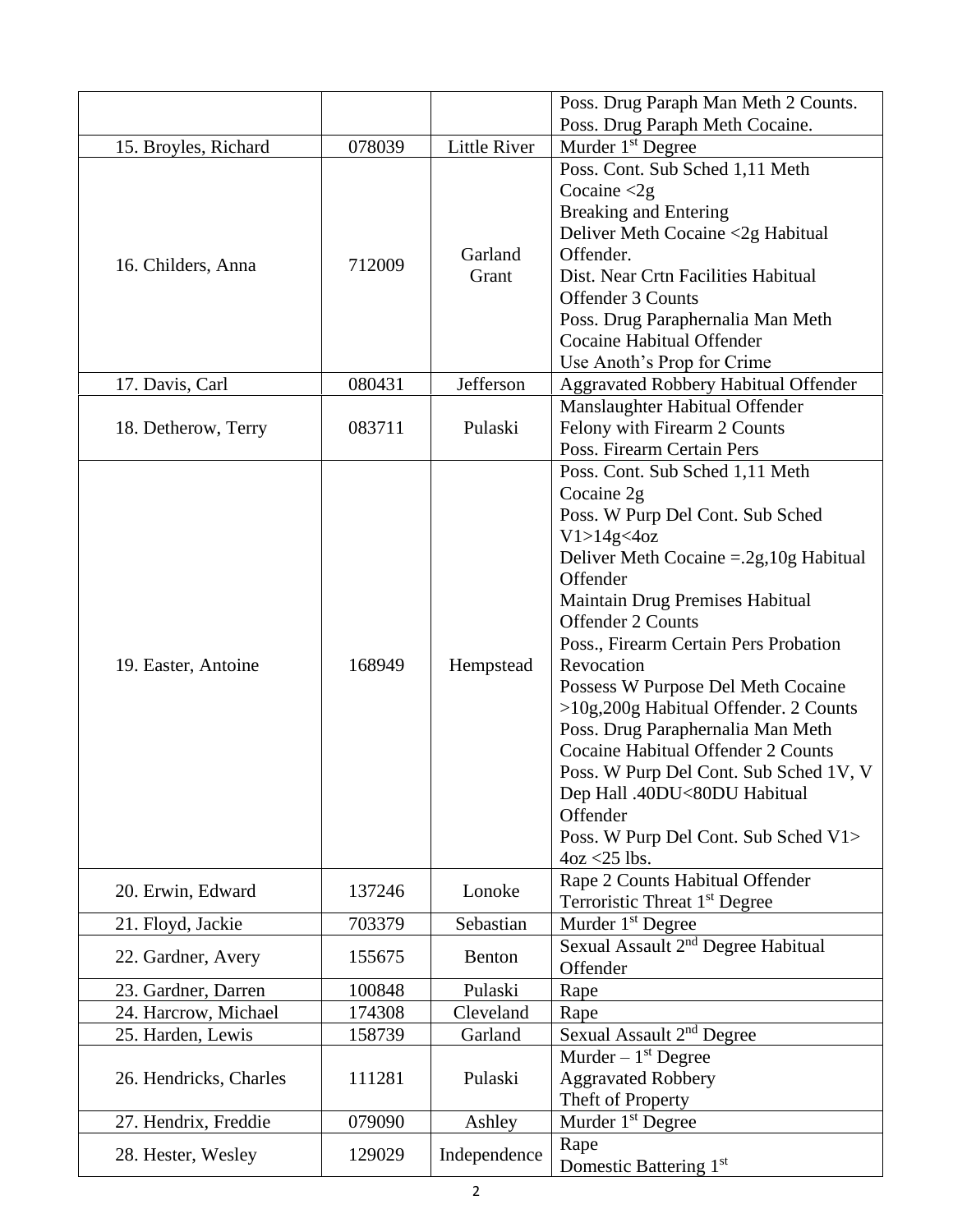|                          |        |                     | Murder 1 <sup>st</sup> Degree                                                                                                                                                                                                                                                                                                                                  |
|--------------------------|--------|---------------------|----------------------------------------------------------------------------------------------------------------------------------------------------------------------------------------------------------------------------------------------------------------------------------------------------------------------------------------------------------------|
| 29. Hicks, Eddie         | 113220 | Pulaski             | <b>Aggravated Robbery Habitual Offender</b>                                                                                                                                                                                                                                                                                                                    |
| 30. Hicks, Jeffery       | 102993 | Saline              | <b>Aggravated Robbery Habitual Offender</b><br><b>Act 1009</b>                                                                                                                                                                                                                                                                                                 |
| 31. Hyatt, Robert        | 132921 | Sebastian           | Murder 1 <sup>st</sup> Degree                                                                                                                                                                                                                                                                                                                                  |
| 32. Jones, Walter        | 610198 | Yell                | Murder 1 <sup>st</sup> Degree                                                                                                                                                                                                                                                                                                                                  |
|                          |        |                     | <b>Aggravated Robbery</b><br><b>Aggravated Assault Habitual Offender</b>                                                                                                                                                                                                                                                                                       |
| 33. Latin, Harold        | 102491 | Nevada<br>Hempstead | Poss. Firearm Certain Pers<br>Poss. Cont. Sub Sched 1,11 Meth<br>Cocaine < 2g                                                                                                                                                                                                                                                                                  |
| 34. Ledbetter, Dewayne   | 099190 | Pulaski             | Murder1st Degree Habitual Offender<br><b>Aggravated Robbery Habitual Offender</b>                                                                                                                                                                                                                                                                              |
| 35. Marks, Carlton       | 127434 | Clark               | Deliver Meth Cocaine <2g 2 Counts<br><b>Probation Revocation</b>                                                                                                                                                                                                                                                                                               |
| 36. Millsap, Lee Charles | 113121 | Pulaski             | Capital Murder<br>Battery 2 <sup>nd</sup> Degree                                                                                                                                                                                                                                                                                                               |
|                          |        |                     | <b>Residential Burglary Probation</b>                                                                                                                                                                                                                                                                                                                          |
| 37. Montgomery, Tavarus  | 134297 |                     | Revocation<br>Criminal Mischief 1 <sup>st</sup> Degree Probation                                                                                                                                                                                                                                                                                               |
|                          |        | Pulaski             | Revocation                                                                                                                                                                                                                                                                                                                                                     |
|                          |        |                     | Murder 1 <sup>st</sup> degree                                                                                                                                                                                                                                                                                                                                  |
| 38. Moody, Kenneth       | 116459 | Poinsett            | <b>Aggravated Robbery</b>                                                                                                                                                                                                                                                                                                                                      |
| 39. Mount, Wade          | 133350 | Pulaski             | Theft of Property 3 Counts Habitual<br>Offender.<br>Forgery Habitual Offender/Probation<br>Revocation<br>Fraud Etc. Drug Paraphernal.<br>Poss. Weapon in Car. Person<br>Robbery Habitual Offender 2 Counts<br><b>Aggravated Robbery Habitual Offender</b><br>Theft of Property $> $25,000$<br>Habitual Offender<br>Criminal Impersonation Habitual<br>Offender |
| 40. Pace, Tony           | 110387 | Ouachita            | <b>Aggravated Assault</b><br>Criminal Attempt Murder Habitual<br>Offender<br>Poss. Firearm Certain Pers                                                                                                                                                                                                                                                        |
| 41. Phillips, Justin     | 141248 | Pulaski             | Sexual Assault 2 <sup>nd</sup> Degree Probation<br>Revocation<br>Rape<br>Kidnapping                                                                                                                                                                                                                                                                            |
| 42. Porchia, Willie      | 087774 | Ouachita            | Man. Delv.Poss Cont. Subs<br>Dist. Near Crtn Facilities                                                                                                                                                                                                                                                                                                        |
| 43. Presley, Carl        | 108798 | Pulaski             | Rape<br>Kidnapping<br><b>Aggravated Robbery</b><br><b>Residential Burglary</b><br>Theft of Property                                                                                                                                                                                                                                                            |